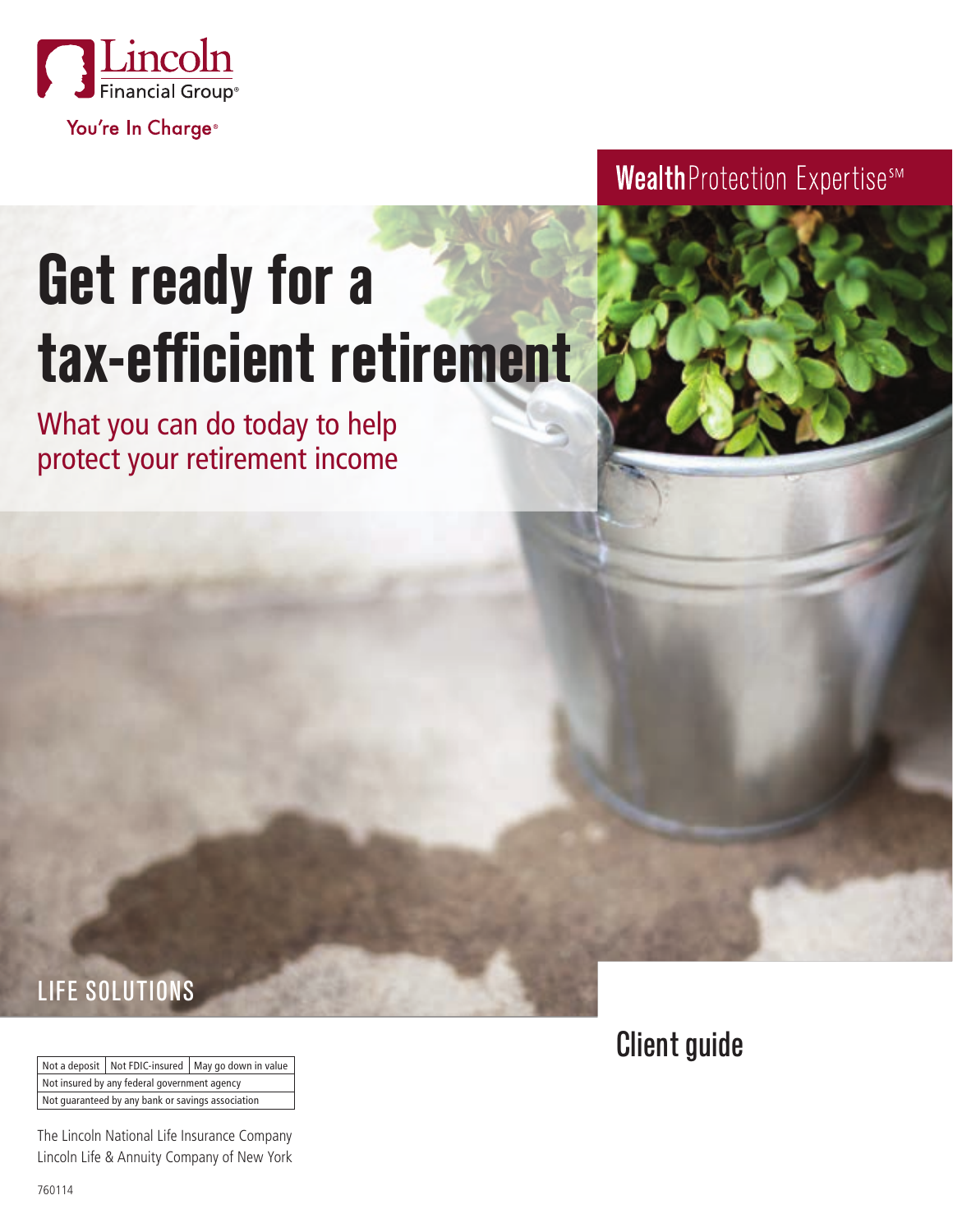# **New taxes may affect you now and in retirement**

Changes in the tax laws could take a toll on your portfolio now and erode your income when you retire. The good news is that you can make solid decisions now that could benefit you in the future.

Today, your retirement portfolio is probably a mix of assets that fall into three categories, or buckets:

**Tax-deferred contributions**, which are pretax dollars invested in IRAs, and employer-sponsored plans, such as a 401(k). The challenge is that you have contribution limits such as a 401(k). The challenge is that you have contribution limits.

**2 Taxable investments**, which are after-tax dollars invested in stocks, bonds, mutual funds, and other investments in your retirement portfolio. There are no contribution limits.

**Tax-advantaged investments**, which are after-tax dollars invested in municipal bonds or Roth IRAs. If your modified adjusted gross income (MAGI) exceeds \$129,000 (\$191,000 joint), you are ineligible for a Roth.

#### Tax increases could affect you this year and when you retire.

| You may have less to invest and a potential loss of earnings                                                                                                                                                                                                        | federal taxes |                 |  |
|---------------------------------------------------------------------------------------------------------------------------------------------------------------------------------------------------------------------------------------------------------------------|---------------|-----------------|--|
|                                                                                                                                                                                                                                                                     | 2012          | 2013/2014       |  |
| Top tax rates: Permanent increase for those with taxable income above<br>\$406,750 (\$457,600 for joint filers)                                                                                                                                                     | 35%           | 39.6%           |  |
| <b>Medicare payroll tax:</b> Additional tax on earned income above \$200,000<br>(\$250,000 for joint filers)                                                                                                                                                        | N/A           | 0.9%            |  |
| <b>Capital gains:</b> The top rate for long-term capital gains and qualified<br>dividends increased for those with taxable income above \$406,750<br>(\$457,600 for joint filers)                                                                                   | 15%           | 20%             |  |
| Unearned income (Medicare contribution): Surtax on lesser of net<br>: investment income or MAGI above \$200,000 (\$250,000 for joint filers)                                                                                                                        | N/A           | 3.8%            |  |
| <b>Itemized deductions:</b> Reduces Schedule A deductions by up to 80%.<br>Reduced by 3% of every dollar that your taxable income is above \$254,200<br>(\$305,050 for joint filers).                                                                               |               | <b>Phaseout</b> |  |
| Personal exemptions: Reduced by 2% for each \$2,500 dollars that your<br>taxable income is above \$254,200 (\$305,050 for joint filers). If your income<br>exceeds \$376,700 (\$427,550 for joint filers), your personal exemptions will<br>to be fully phased out. |               | <b>Phaseout</b> |  |

#### **When you take retirement income your benefits will be affected**

**Social Security:** Up to 85% of your benefits could be taxable.

**Medicare premiums:** Your Medicare Part B premiums will increase above the basic \$105 per month, if your MAGI exceeds \$85,000 (\$170,000 for joint filers). For higher income individuals, the maximum monthly premium will be \$336. 

#### Gain potential tax advantages with life insurance

No matter when you retire, you can take income through policy loans and withdrawals' without affecting your:

 $\sqrt{}$  Income tax bracket

 $\checkmark$  Capital gains

 $\sqrt{\ }$  Medicare premiums

 $\sqrt{MAGI}$ 

◆ Social Security tax

Sources: IRS Rev Proc 2013-35; Internal Revenue Code Sections 1, 86, 1411, 3101; Medicare.gov, Part B premiums, 2014.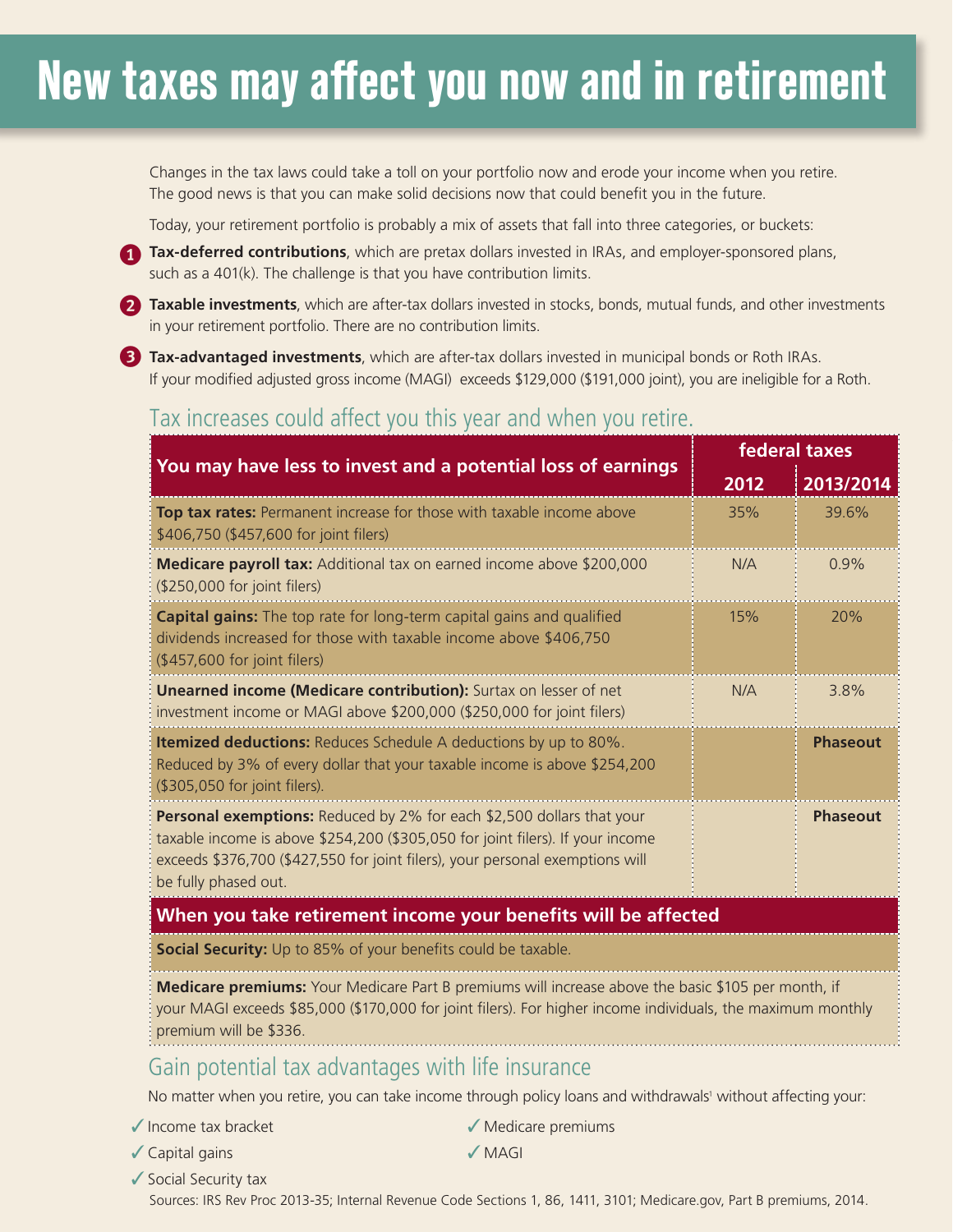

#### **How new taxes may affect your income if you retire:**

| Before age 591/2 After age 591/2                                                         |                                                | At age 62                                                                                             | At age 65                                                                                                      | At age $70\frac{1}{2}$                                                                         |
|------------------------------------------------------------------------------------------|------------------------------------------------|-------------------------------------------------------------------------------------------------------|----------------------------------------------------------------------------------------------------------------|------------------------------------------------------------------------------------------------|
| : You pay ordinary<br>$\therefore$ income tax and a<br>$\cdot$ 10% penalty. <sup>1</sup> | Your tax-deferred<br>assets become<br>taxable. | : 85% of your Social<br>: Security benefits are<br>: taxed if you have too<br>much MAGI. <sup>2</sup> | Your Medicare Part B<br>costs increase from \$105<br>to \$336/month if you<br>have too much MAGI. <sup>2</sup> | * You must take<br>required minimum<br>: distributions, which<br>adds to your tax<br>exposure. |

### Diversify with life insurance for tax-smart retirement income.



#### **What cash value life insurance could do for you when you retire:**

| Before age 591/2                                                                 | After age 591/2                                                                    | At age 62                                                 | At age 65                                | At age $70\frac{1}{2}$                                      |
|----------------------------------------------------------------------------------|------------------------------------------------------------------------------------|-----------------------------------------------------------|------------------------------------------|-------------------------------------------------------------|
| * You have income<br>tax-free distributions<br>: without penalties. <sup>3</sup> | • You could access<br>income tax-free<br>funds with some<br>policies. <sup>3</sup> | There's no effect on<br>your Social Security<br>benefits. | There's no effect on<br>Medicare Part B. | * You are not required<br>to take minimum<br>distributions. |

\*Income tax-free subject to certain requirements. Could affect modified adjusted gross income. 1 The 10% penalty is applicable for withdrawals from qualified plan and IRA accounts before age 59½. 'Individuals with \$34,000 annual income; \$44,000 filing jointly. 'Income tax-free loans and withdrawals will reduce the policy's cash value and death benefit.